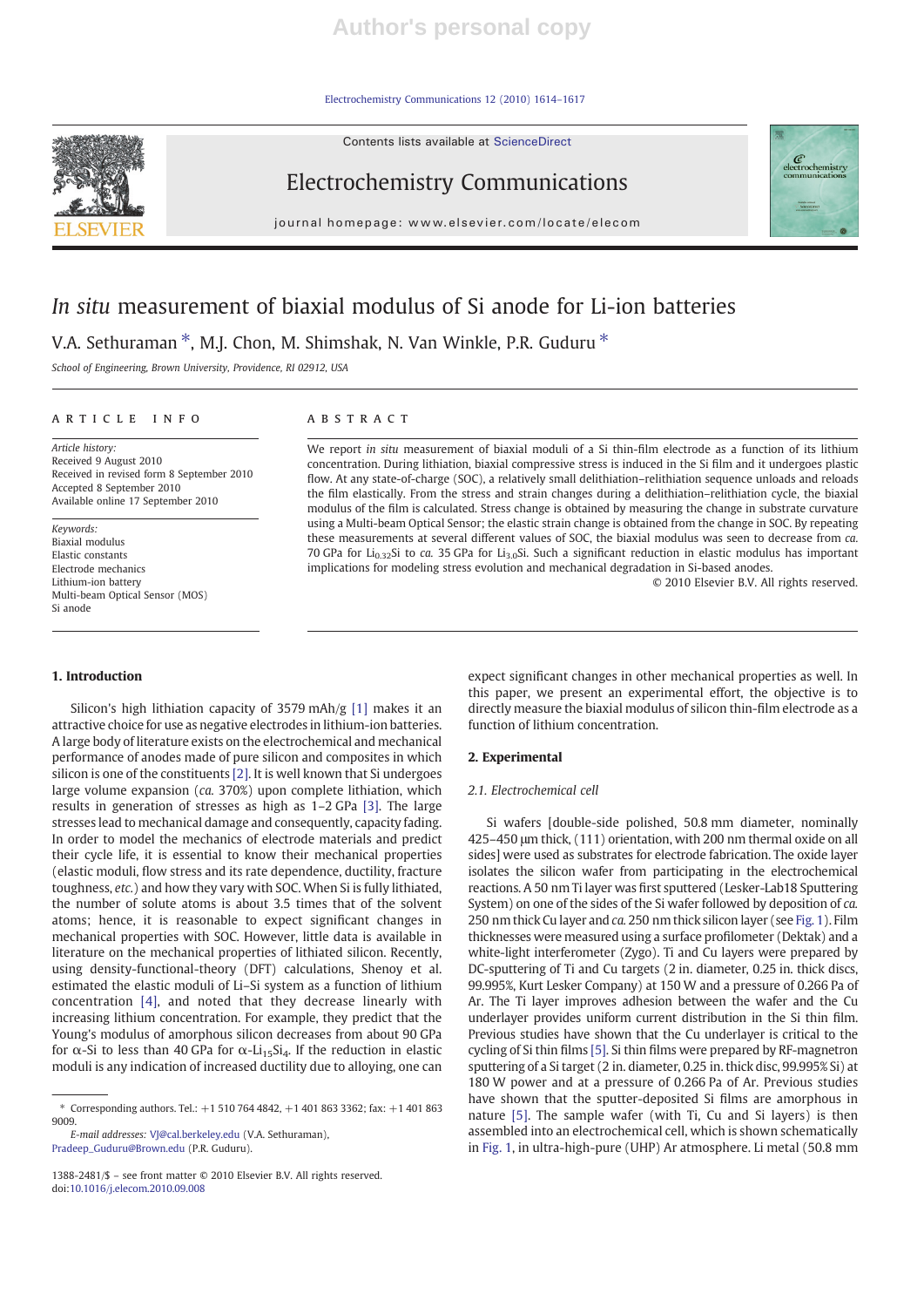V.A. Sethuraman et al. / Electrochemistry Communications 12 (2010) 1614–1617 1615



Fig. 1. Schematic illustration of the electrochemical cell and the MOS setup used to measure substrate curvature. In this two-electrode configuration, Si thin film is the working electrode, and Li metal is the counter and reference electrode. Above right: layered configuration of the working electrode on Si-wafer substrate is shown. Cell-schematic is not drawn to scale.

diameter, 1.5 mm thick) was used as counter and reference electrode, which is separated from the Si electrode by a woven Celgard C480 separator (62 mm diameter, 21.5 μm thick). 1.2 M lithium hexafluoro-phosphate in 3:7 (wt.%) ethylene carbonate:diethyl carbonate with 10% fluoro-ethylene carbonate was used as the electrolyte.

#### 2.2. Electrochemical measurements

Electrochemical measurements were conducted in UHP Ar atmosphere at 25 °C ( $\pm$ 1 °C) using a Solartron 1470E MultiStat (Solartron, Oak Ridge, TN). The Si thin-film electrode was lithiated galvanostatically at a current–density of 5  $\mu$ A/cm<sup>2</sup> (ca. C/24 rate) for 1 h followed by an open-circuit relaxation for 1 h. The electrode was then delithiated galvanostatically at the same rate for 8 min followed by an open-circuit relaxation for 5 min (see Fig. 2a for a representative sequence). These lithiation–relaxation–delithiation–relaxation– relithiation sequence of steps was repeated at several different values of SOC until a lower cut-off potential of 0.01 V vs.  $Li/L<sup>+</sup>$  was reached.

#### 2.3. In situ stress measurements

Stress in the Si film was measured by monitoring the substratecurvature changes during electrochemical lithiation and delithiation. The relationship between the biaxial film stress,  $\sigma$ , and the substratecurvature change  $\Delta \kappa$ , is given by the Stoney equation [6,7],

$$
\sigma = \sigma^r + \frac{E_s h_s^2 \Delta \kappa}{6h_f(1 - v_s)}
$$

where  $E_s$  and  $v_s$  are the Young's modulus and the Poisson's ratio of the substrate respectively,  $\sigma^r$  is the residual stress in the Si film due to sputter deposition, and  $h_s$  and  $h_f$  are the substrate and the film thickness respectively. Values for  $E_s$  and  $v_s$  were obtained from Brantley's work [8]. Residual stresses were measured by tracking the substrate curvature before and after each film-deposition (Ti/Cu, Si) step.

Based on in situ observations of height and volume changes during lithiation/delithiation in thin-film Si electrodes [9] reported in the literature, it is reasonable to assume that the film thickness (also volume) increases linearly with SOC,

$$
h_f = h_f^0 (1 + 2.7z)
$$

where  $h_f^0$  is initial film thickness, and z represents the SOC, which can vary between 0 and 1. Here,  $z=1$  corresponds to a charge capacity of 3579 mAh/g, which corresponds to a volume expansion of 370%.

Substrate curvature was monitored with a multi-beam optical sensor (MOS) wafer curvature system (k-Space Associates, Dexter, MI), which is illustrated schematically in Fig. 1. The MOS system uses a parallel array of laser beams that get reflected off the sample surface and captured on a camera. The relative change in the spot spacing is related to the wafer curvature through

$$
\kappa = \frac{\left(d - d^0\right)}{d^0} \frac{1}{A_m} \tag{3}
$$

where *d* is the distance between two adjacent laser spots on the camera (see Fig. 1(b) in Ref. [3]),  $d^0$  is the initial distance and  $A_m$ is the mirror constant, given by  $2L/cos(\theta)$ ; L is the optical path length of the laser beam between the sample and the array and  $\theta$  is the incident angle of the laser beam on the sample. The mirror constant  $A_m$  is measured by placing a reference mirror of known curvature in the sample plane and measuring the relative change in the spot spacing. Data acquisition rate was 1 Hz for all the experiments.

At any SOC, when the film is delithiated by a small amount, the inplane strain change ( $\Delta \varepsilon$ ) is given by  $\Delta \varepsilon = \Delta \sigma / Y + \Delta \varepsilon^*$ , where  $\sigma$  is the equi-biaxial stress in the film, Y is the biaxial modulus of the film,  $Y=E/(1-\nu)$ , where E is the Young's modulus and  $\nu$  is the Poisson's ratio of the film; and  $\varepsilon^*$  is the compositional strain due to lithiation. If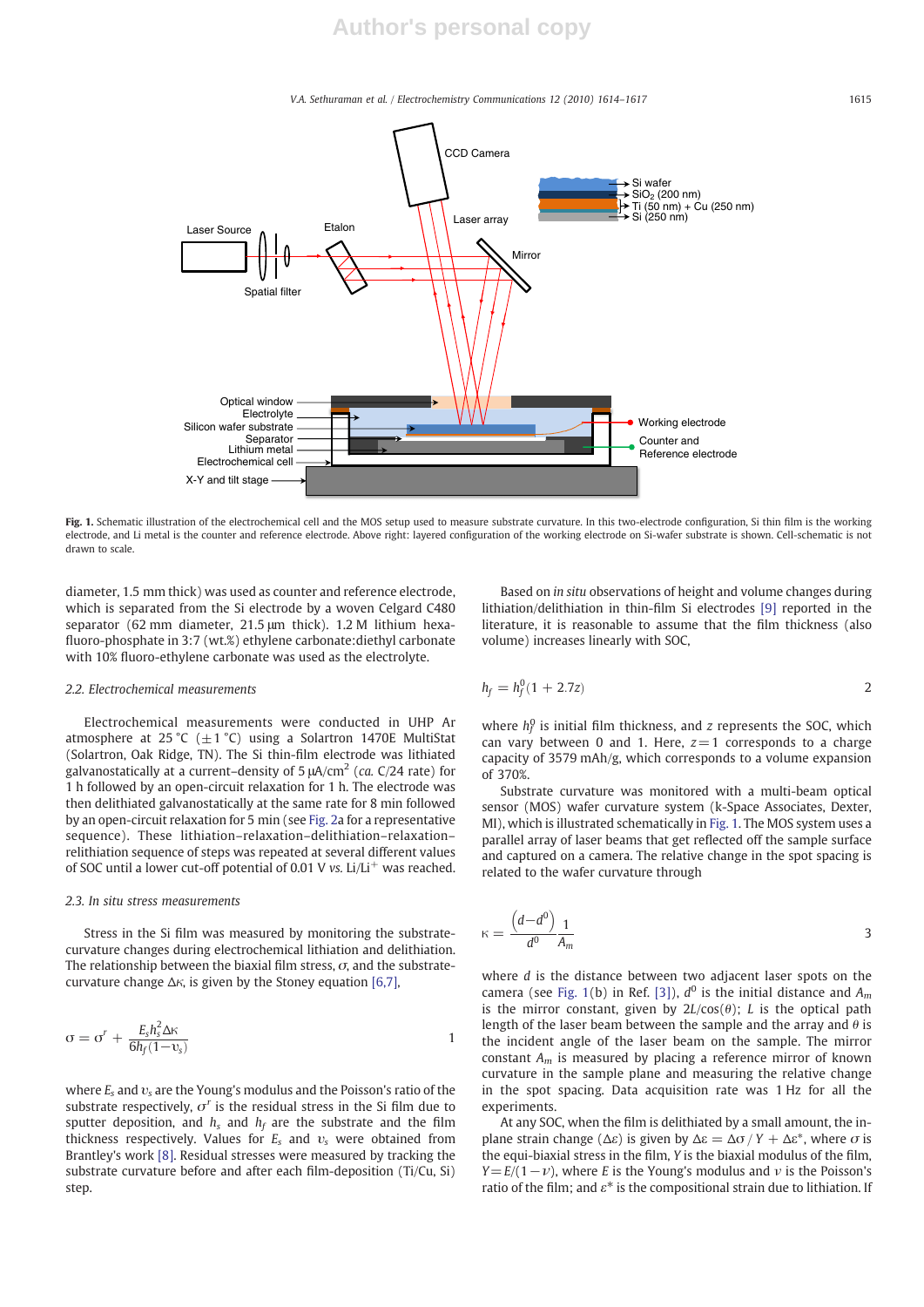# **Author's personal copy**



Fig. 2. Representative current-density, potential and stress transience obtained in situ from the experiments designed to measure biaxial moduli of a lithiated-silicon electrode.

we assume that the volumetric strain of the film due to lithiation is proportional to z,  $\varepsilon^*$  is given by

$$
\varepsilon^* = (1 + 2.7z)^{1/3} - 1
$$

Since the in-plane strain change is zero due to substrate constraint, i.e.,  $\Delta \varepsilon = 0$  the biaxial modulus can be written as  $Y = -\Delta \sigma / \Delta \varepsilon^*$ . During the delithiation–relithiation perturbation at each SOC, the stress change  $\Delta\sigma$  is obtained from the substrate-curvature change, and  $\Delta \varepsilon^*$  is obtained from Eq. (4), from which the evolution of the biaxial modulus with z can be inferred.

# 3. Results and discussion

It was shown earlier that the Li–Si electrodes undergo cycles of compressive and tensile stress during lithiation and delithiation, respectively [3]. Since full delithiation can result in large tensile stresses and film cracking, the elastic constants are best measured during the first lithiation, when the stress is known to be compressive and cracks do not form.

A representative history of current–density, potential and stress (which is a fraction of a long sequence SOC perturbation cycles) is shown in Fig. 2a–c. The stress–strain data in the elastic unloading region was used to estimate the biaxial modulus of the Li–Si system. Note the rapid stress relaxation immediately after the current interrupted, possibly due to double layer discharge. Ideally, the stress should reach a steady state during the open-circuit step before delithiation



commences so that viscoplastic stress relaxation does not contribute to the stress drop. However, in the Li–Si system, side reactions slowly and continuously remove Li from Si, resulting in a corresponding continuous change in stress; hence the stress does not reach a steady-

Fig. 3. Biaxial moduli of silicon thin-film as a function of lithium concentration obtained using the data shown in Fig. 2. The dotted line represents biaxial modulus calculated using a linear mixing rule.